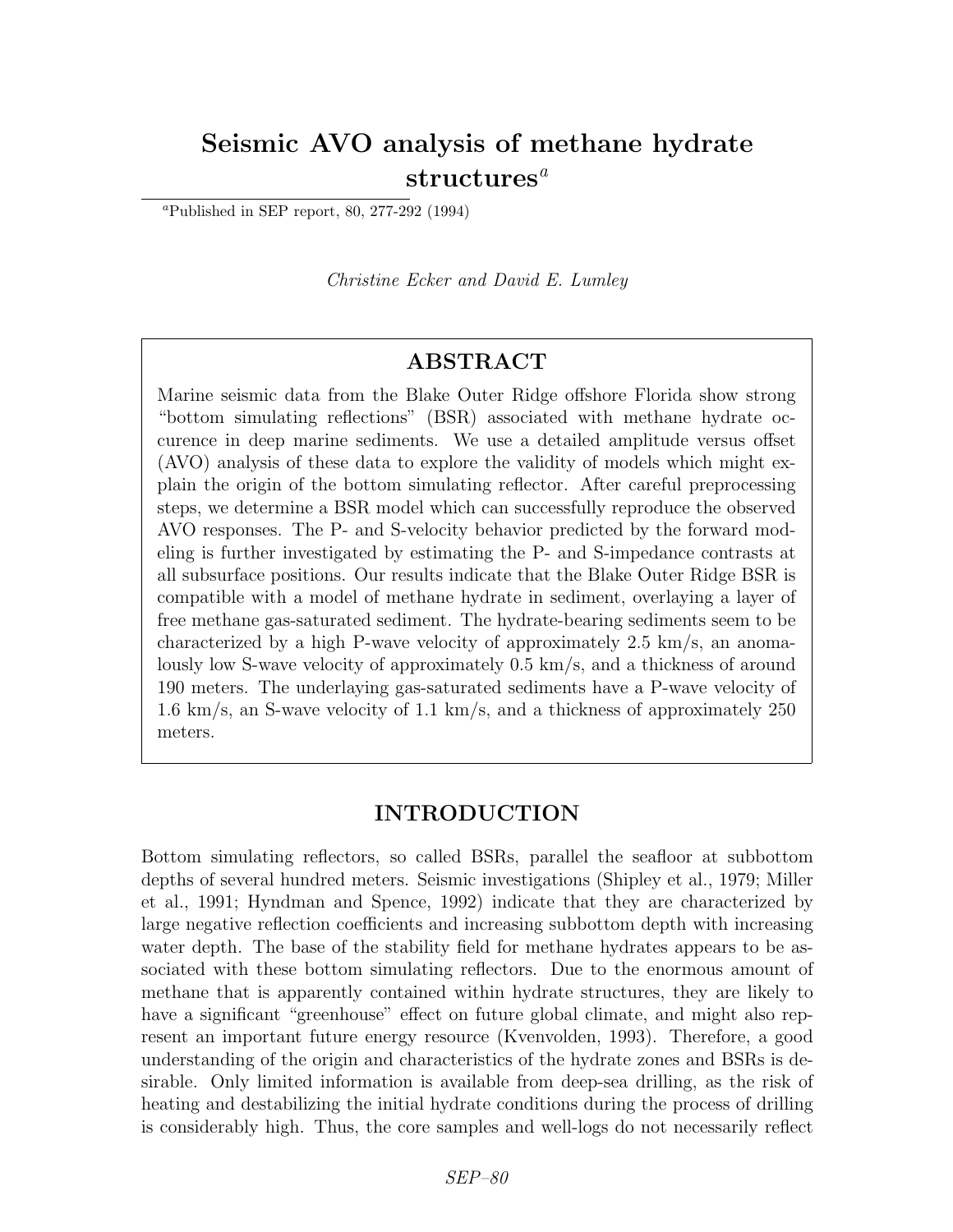the correct in situ hydrate characteristics and properties. Consequently, most information is inferred remotely from seismic reflection data (Shipley et al., 1979; Miller et al., 1991; Hyndman and Davis, 1992; Hyndman and Spence, 1992; Singh et al., 1993). Most of these investigations, which were based mainly on AVO responses and synthetic modeling, used primarily P-velocity information, accessible directly from the seismic data, and neglected possible important S-velocity effects entirely. The exact formation of the hydrate and its formation are still controversial, and different models have been proposed to explain the origin of the BSRs (Kvenvolden and Barnard, 983a; Hyndman and Davis, 1992).

In this study, we use both P- and S-wave information inferred from synthetic modeling, velocity and AVO analysis of marine data from the Blake Outer Ridge to explain the bottom simulating reflector. The validity of the different BSR models is explored and the effects of two proposed models can be clearly discriminated. The reflection amplitude variation with offset can be an important indicator of free gas at an interface (Shuey, 1985) and, together with the estimation of material properties at the interface, considerably limits the possible explanations of the physical origin of the BSR.

This paper discusses our work with preprocessing, modeling, inversion, and interpretation of the methane hydrate seismic data from the Blake Outer Ridge. Preliminary results of this study were presented by Ecker and Lumley (1993a,b). After careful preprocessing, including source wavelet deconvolution, trace interpolation, and amplitude and moveout traveltime calibration, a detailed velocity analysis is performed on the resulting CMP gathers. The estimated interval velocities are used to constrain a BSR model which can successfully reproduce the observed AVO amplitude responses. The impedance structure predicted by the modeled data is further reinforced by estimating the P- and S-impedance contrasts at all subsurface positions. Combining the results of the synthetic modeling and the impedance inversion, we give an integrated geophysical interpretation of the data.

## METHANE HYDRATES AND BSR MODELS

A methane hydrate is an ice-like, crystalline lattice of water molecules in which gas molecules are trapped physically without the aid of direct chemical bonds. They are stable under certain pressure and temperature conditions (Figure 1). Thus, the occurrence of bottom simulating reflectors is restricted to two distinct regions: deep oceanic and polar. In deep oceanic regions, BSRs are found in outer continental margins of slopes and rises where cold bottom water is present. In polar regions, the BSRs are normally associated with permafrost, both onshore in continental sediments and offshore in sediments of the continental shelves.

Two models have been proposed to account for gas hydrate formation and thus the development of BSRs. The first one assumes the local generation of methane from organic material at the depth of the hydrate. Gradually thickening and thus

SEP–80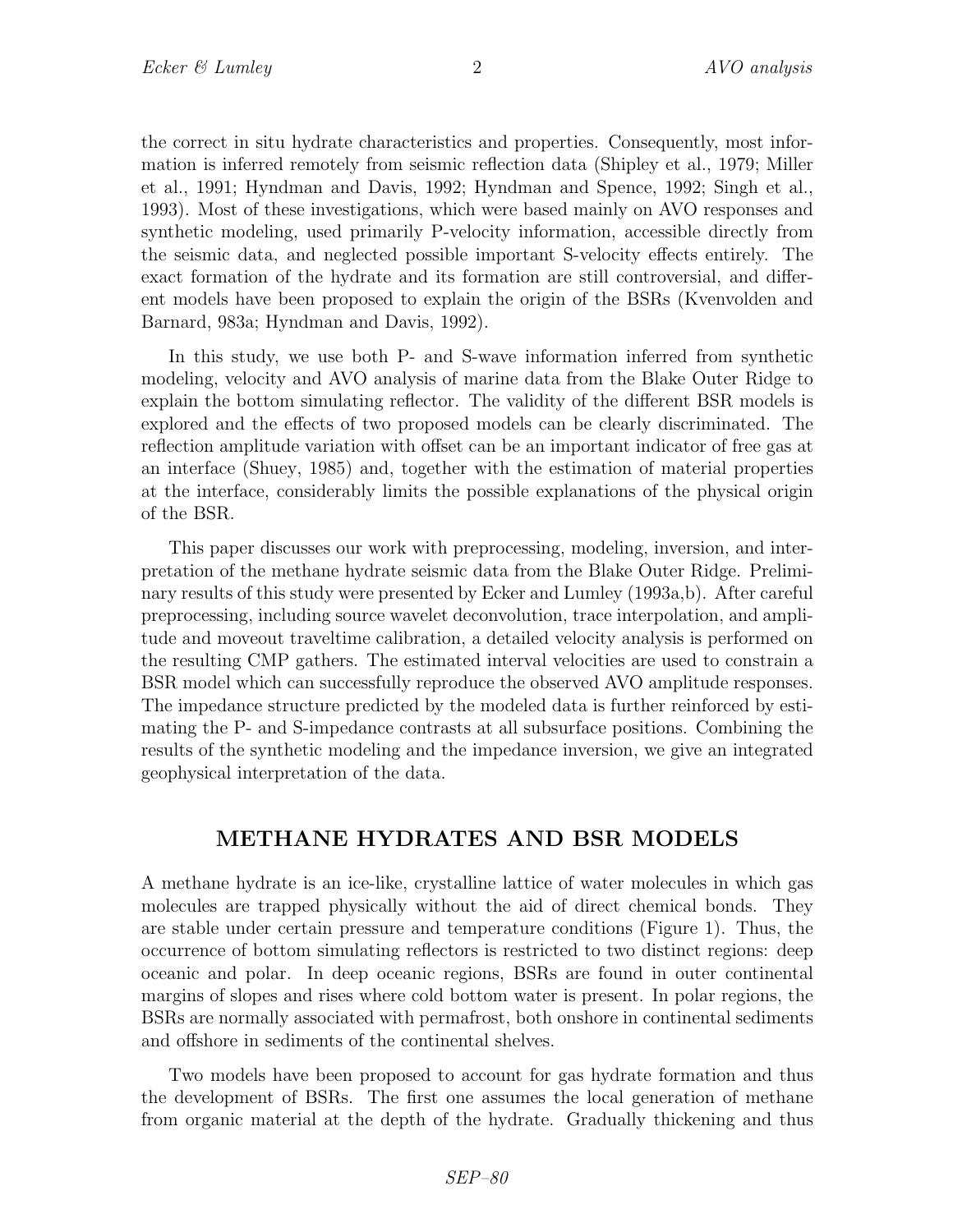

Figure 1: Phase diagram showing the boundary between methane gas and methane hydrate. Redrawn after Kvenvolden (1993).

deepening of the methane hydrate zone causes it eventually to subside into a temperature region where hydrate is unstable. Consequently, free gas can be present in this region (Kvenvolden and Barnard, 983a). The BSR is caused by the impedance contrast at the base of the hydrate layer and the top of the gas layer. A second model, on the other hand, supports the formation of methane hydrates through the removal of methane from rising pore fluids being expelled upwards from deeper in the sediment section (Hyndman and Davis, 1992). Most of the methane is generated microbially at depths below the hydrate stability zone but not at depths sufficient for the formation of thermogenic methane. Thus free gas does not have to be present below the BSR. In this case, the BSR can be the consequence of the impedance contrast between overlaying sediments containing substantial amounts of high-velocity hydrate and underlaying normal velocity brine sediments.

## PREPROCESSING STEPS

In the first preprocessing step, the data were corrected for time-varying spherical divergence. Next, we performed a single-trace source wavelet deconvolution in order to regularize the source wavelet with offset. The deconvolved data were then bandpass filtered to the original data bandwidth to remove spurious deconvolutional high-frequency noise. Using an initial semblance estimate of the best stacking velocity function, a normal moveout correction of the data was carried out.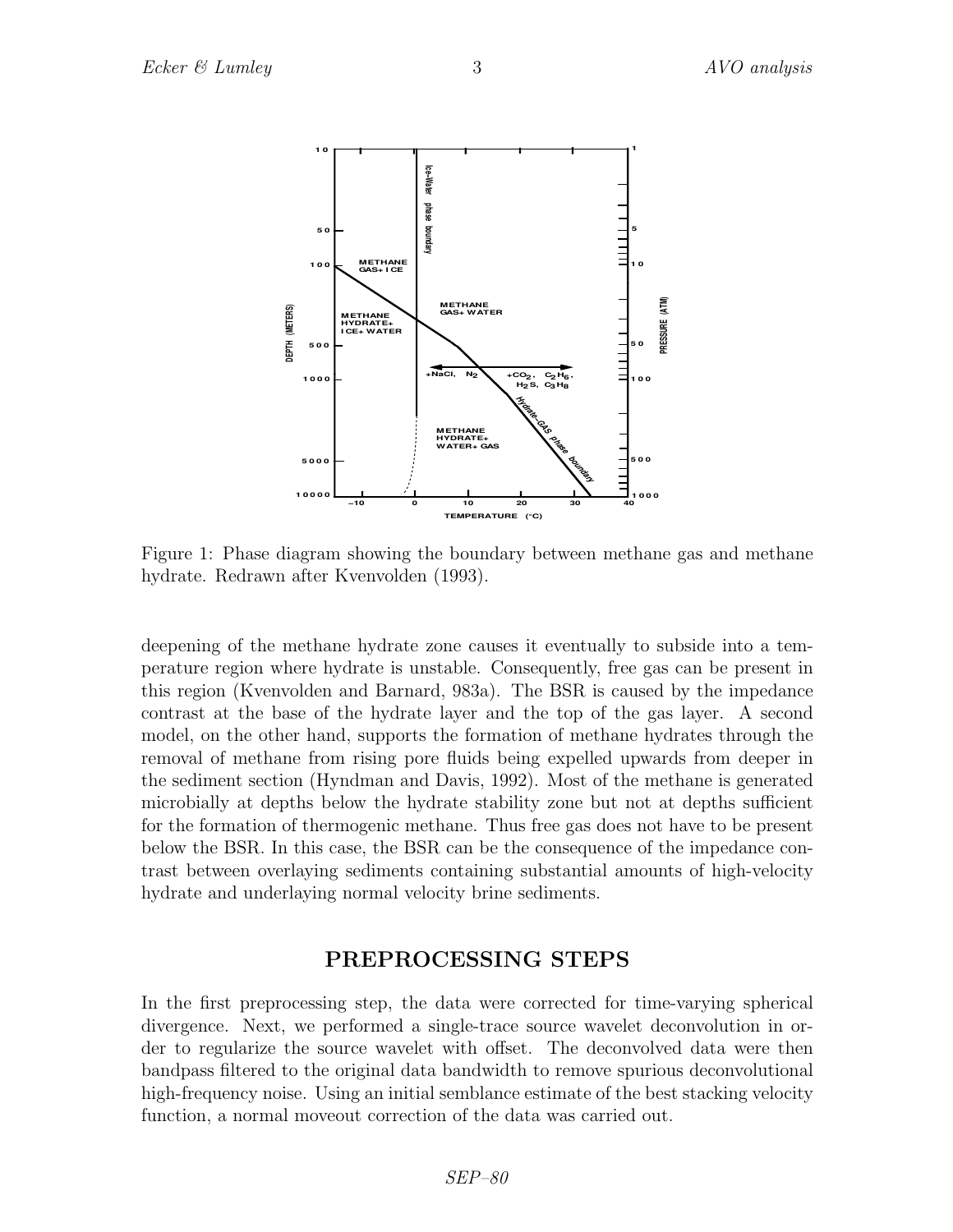Two main assumptions were made to perform the amplitude calibration. First, it was assumed that an offset-dependent rather than an angle-dependent amplitude correction was sufficient, since the difference between the maximal angle of incidence at the seafloor  $(30°)$  and the BSR reflection  $(33°)$  is negligibly small. Second, we assumed a functional form for the AVO response of the seafloor reflection, based on the fluid-solid interface Zoeppritz PP reflection coefficient. Based on these assumptions, the amplitude calibration was performed by scaling each trace to the seabottom amplitude to match the predicted seafloor AVO as a function of offset.

Due to the use of a nonlinear streamer to record the data, a trace interpolation of the near offset data was necessary to regularize the receiver cable group spacings. After applying an inverse NMO correction to the interpolated data, a high resolution NMO stacking velocity analysis was performed. Having derived a good stacking model for the data, they were reprocessed in a second iteration using the new velocities. Since it is essential for the subsequent impedance contrast estimation that the reflector moveout is very flat after NMO correction or migration, an additional static shift was applied preceding the amplitude scaling to correct for some small non-hyperbolic, offset-dependent residual moveout in the CMP gathers.

Figure 2 shows the final data after preprocessing. The gather contains a BSR AVO effect that is representative of the average trend along the entire line. Picking the peak amplitudes along the BSR yielded the AVO curve shown in Figure 3. Starting with a negative zero-offset reflection coefficient that was obtained by assuming a seafloor reflection of approximately 0.2, the amplitudes become increasingly negative with increasing offset.

# MODELING APPROACH

Using the estimated interval velocities, the effects of different impedance structures on the BSR AVO response were explored in an attempt to reproduce the seismic data. Several models were constructed which were constrained to preserve the average interval velocity of each macro layer. To avoid possible tuning effects in this first, basic modeling approach, all layers were assumed to be thicker than a quarter of a wavelength. Synthetic AVO amplitude responses were then estimated for the individual models using Zoeppritz equations and compared with the amplitude responses observed in the seismic data.

Figure 4 shows the initial P- and S-wave interval velocities. The P-wave velocity was inferred directly from the seismic data, while the S-wave velocity was determined by assuming a Poisson's ratio of 0.4 which is consistent with brine saturated sediments.

A considerably high P-wave velocity of approximately 2.5 km/s was obtained above the BSR which appears to be underlain by a lower velocity of around 1.6 km/s. The P-velocity trend for normal brine-saturated sediments is indicated by the dotted line. Being higher than this trend above the BSR and lower below it, the measured P-wave velocities might be compatible with a model of hydrate-bearing sediment

SEP–80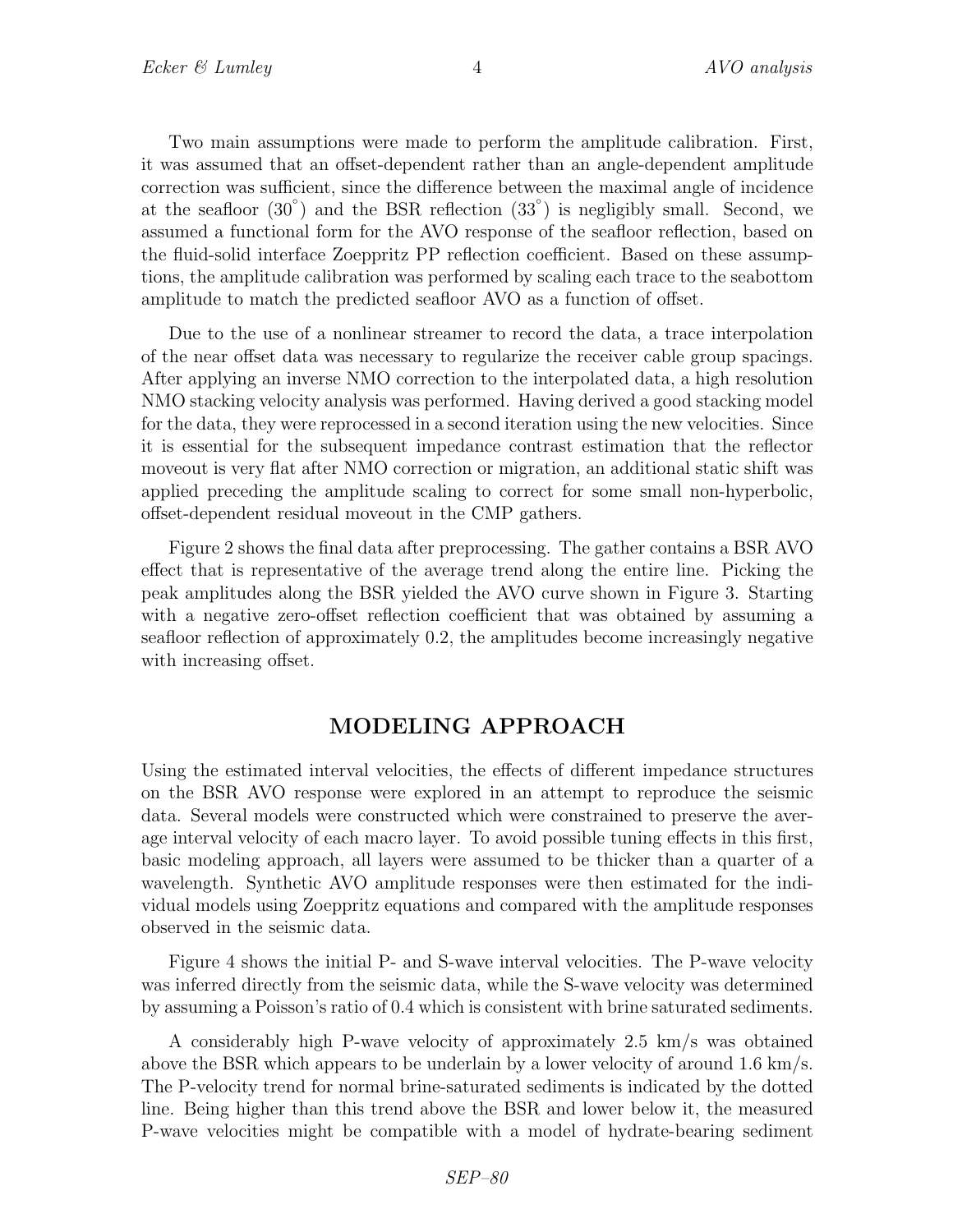

Figure 2: Final CMP gather after preprocessing containing an average AVO effect observed along the line.



Figure 3: AVO curve of the amplitude picks along the BSR. The near offset reflection amplitude was determined by assuming a seafloor reflection of approximately 0.2.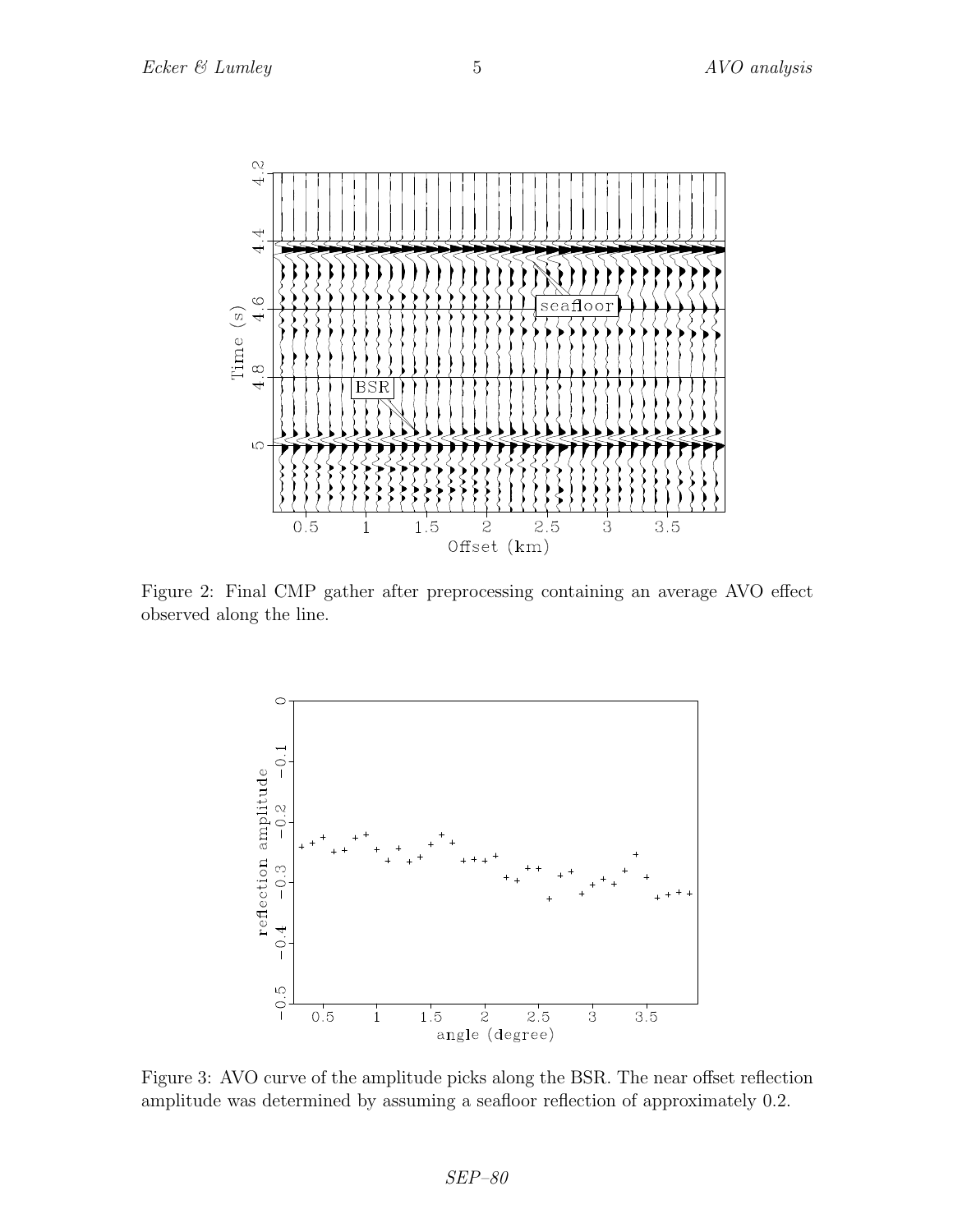

Figure 4: Initial velocity model of the data.

overlaying gas-saturated sediments.

In a first attempt to model the observed AVO amplitudes, a thin layer of highvelocity, hydrate-bearing sediments was assumed to overlay brine-saturated sediments. As the measured P-wave interval velocity of 2.5 km/s above the BSR has to be preserved, the hydrate layer can not be smaller than a certain thickness in order to obtain realistic velocity values for this model. The modeled P- and S-wave velocities above and below the BSR are shown in Figure 5. The initial model is given by the dotted line whenever the modeled velocities differ from the initial ones. The S-wave velocity was obtained by assuming that the Poisson's ratio in the hydratebearing sediments is comparable with that of brine sediments.

Using Zoeppritz equations, the AVO trend corresponding to the modeled velocities at the transition from hydrate to brine-saturated sediments is determined and compared with the one observed in the data (Figure 6).

A comparison of both curves yields that the thin-hydrate model not only failed in reproducing the near offset reflection coefficients, but also the general AVO trend, having slightly increasing amplitudes with increasing offset. Assuming negligibly small density contributions, the near offset amplitudes are mainly dependent on the Pwave velocity contrast at the reflector, while the AVO trend is characterized primarily by the S-wave velocity contrast. Thus, the AVO response resulting from the thinhydrate model implies the use of both incorrect P- and S-wave velocities at the bottom simulating reflector. Further thinning of the hydrate layer would increase the P-wave velocity in this zone due to the required preservation of the measured interval velocity, and thus the P-wave velocity contrast at the BSR. This would result in an even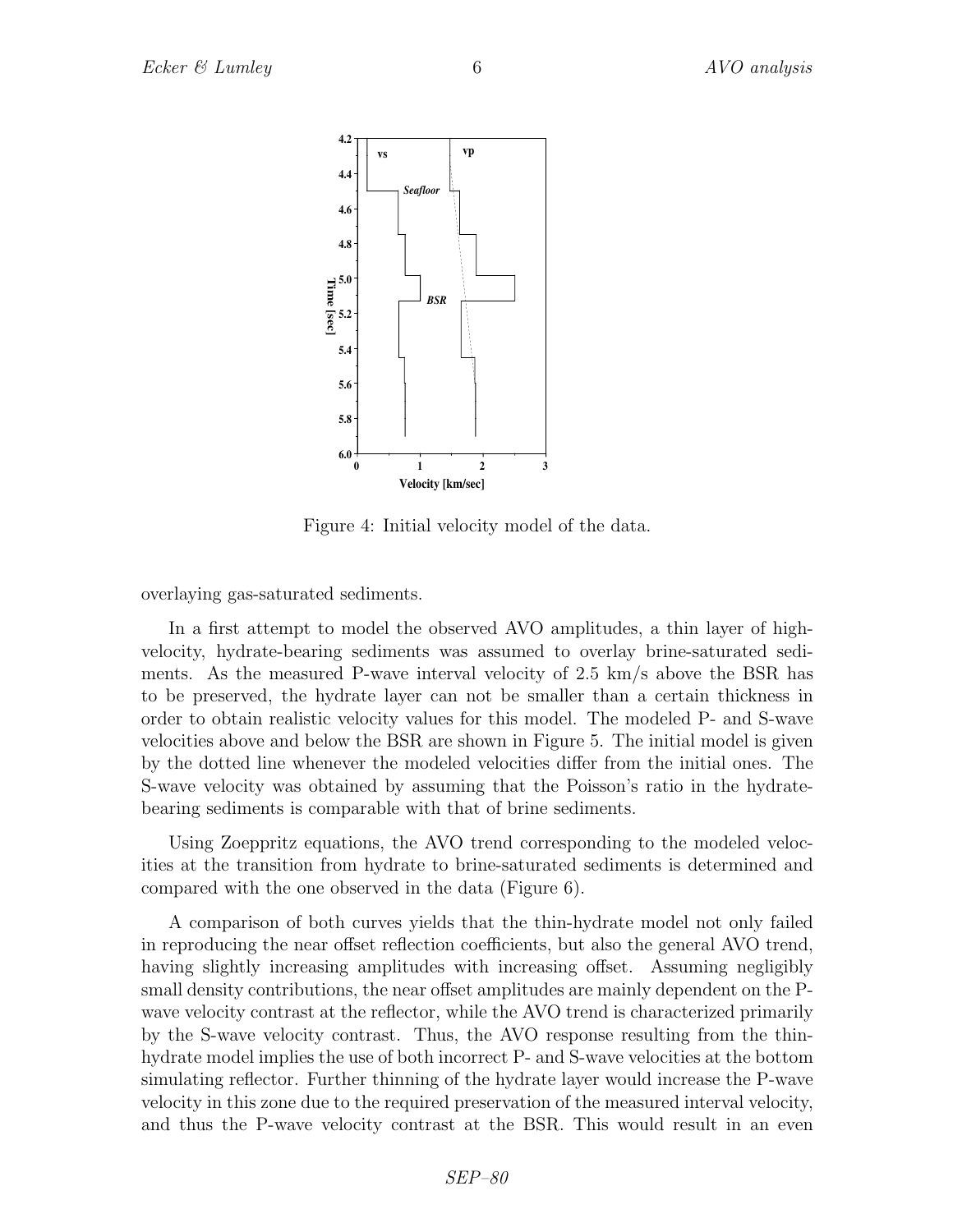

Figure 5: Interval velocities above and below the BSR for a thin-hydrate layer overlaying brine sediment. The dotted lines represent the velocities of the initial model, while the solid lines give the velocities of this model. The arrows indicate the direction of the velocity change.



Figure 6: AVO Curve obtained from the thin-hydrate model (solid line) compared with the one observed in the data (crosses).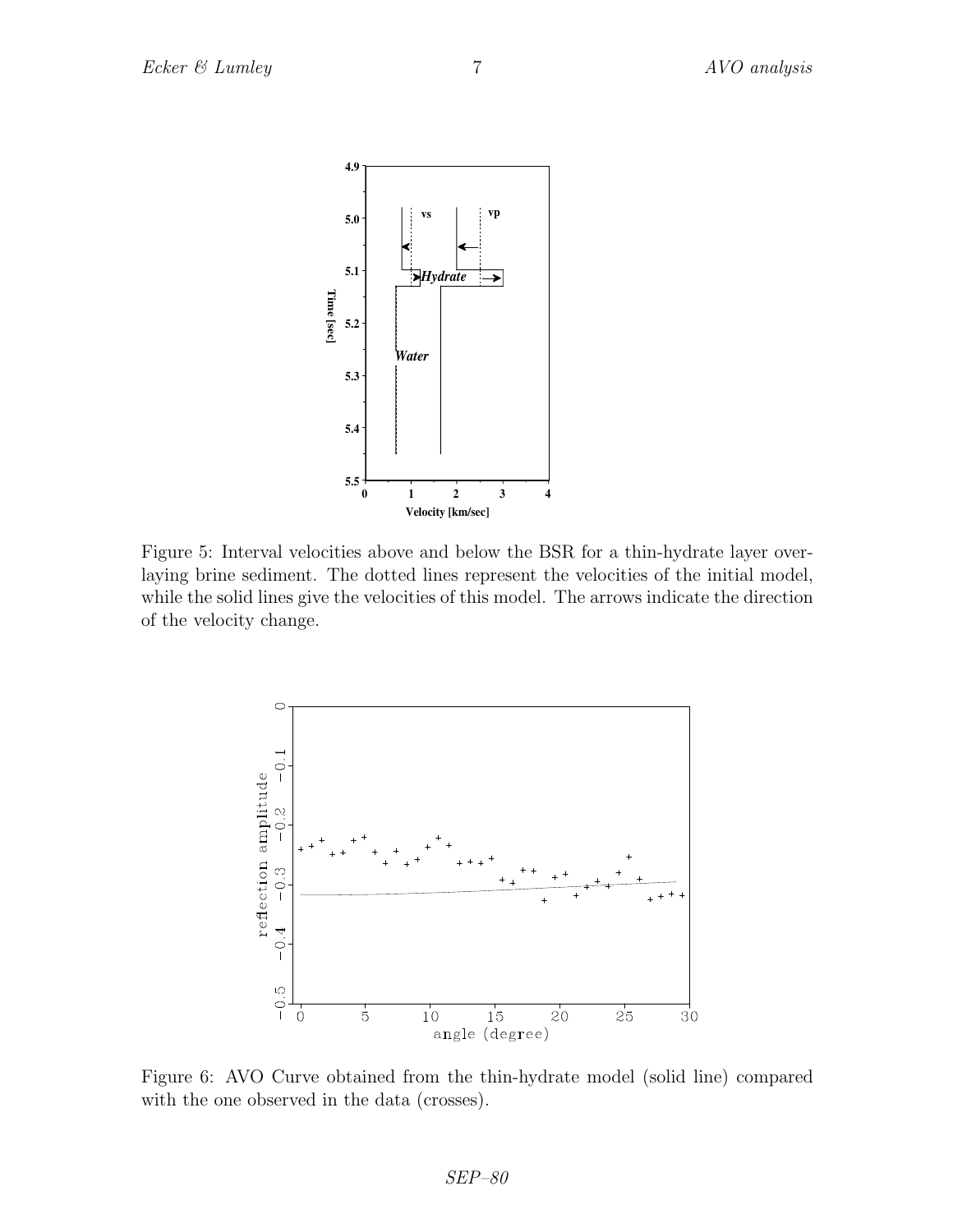more pronounced difference between the observed and modeled zero offset reflection amplitudes. Consequently, a thin-hydrate layer overlaying brine-saturated sediments is not sufficient to explain the seismic data.

Based on this result, the subsequent modeling attempted to decrease the P-wave velocity contrast at the BSR in order to recreate the observed zero offset reflection amplitudes. The required decrease was performed by thickening the hydrate layer, thus yielding a thick-hydrate over brine sediment model. An evaluation of the effects of several different velocity combinations on the reflection amplitudes resulted in the model shown in Figure 7. The estimated P-wave velocity in the hydrate corresponds to the measured interval velocity, yielding a considerable thickness of the hydrate zone. The S-wave velocity was again obtained using a Poisson's ratio of 0.4 and is thus the same as in the initial model. The AVO curve based on the transition from the hydrate to the brine-saturated sediments was determined by Zoeppritz modeling and is shown in Figure 8.

The comparison of the modeled AVO responses with those observed indicates that this model could successfully reproduce the zero offset data. This suggests that the modeled P-wave velocities of 2.5 km/s in the hydrate and 1.6 km/s in the underlaying sediments might resemble the actual conditions at the BSR. However, the obtained AVO trend is still contrary to the observed one, displaying increasingly positive amplitudes with increasing offset. Hence, a change in Poisson's ratio seems to be required at the transition from the hydrate-bearing sediments above the BSR to the sediments below the BSR.

Continuously changing the possible velocities in the hydrate zone and the characteristics of the underlaying sediments resulted finally in a hydrate layer characterized by a P-wave velocity of approximately 2.5 km/s and an anomalously low S-wave velocity of around 0.5 km/s yielding a Poisson's ratio of 0.47. The hydrates appear to be underlain by sediments having a P-wave velocity of 1.6 km/s and an S-wave velocity of 1.1 km/s, yielding a Poisson's ratio of 0.1 which is consistent with free gas. The final model can be seen in Figure 9. The initial model is given by the dotted line whenever the modeled velocities differ from the initial ones. Based on the determined interval velocities, the thickness of the hydrate layer was calculated to be approximately 190 meters and the one of the gas layer to be around 250 meters. Neglecting possible tuning effects, a thin gas layer was not a good model representation, as it required a decrease in P-wave velocity with respect to the hydrate layer to preserve the measured interval velocity below the BSR. Thus, it resulted in a significant deviation of the zero offset reflection amplitudes of the model and the true seismic data.

A comparison of the synthetic AVO curve obtained for the model shown in Figure 9 with the amplitude picks obtained from a representative CMP gather is shown in Figure 10. Both the synthetic and the real data AVO amplitude responses are in good agreement for near and far offsets. Thus, a significant increase in S-wave velocity and a simultaneous decrease in P-wave velocity at the transition from hydrate-bearing sediments to sediments containing free gas is required to explain the observed seismic data.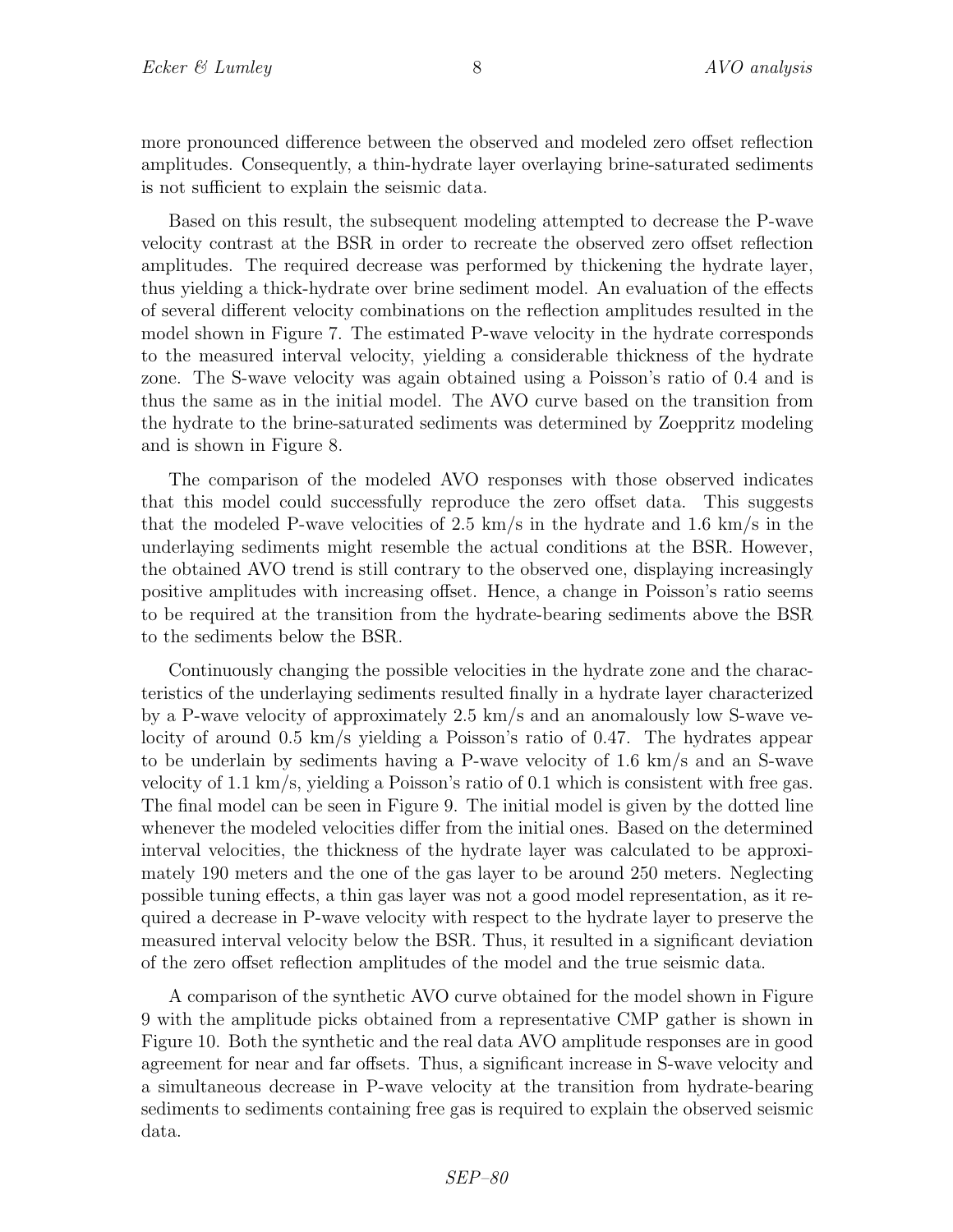

Figure 7: Interval velocities above and below the BSR for a thick-hydrate over brine sediment model. The modeled velocities are correspond to the initial interval velocities.



Figure 8: AVO curve obtained from the thick-hydrate model (solid line) compared with the one observed in the data (crosses).

SEP–80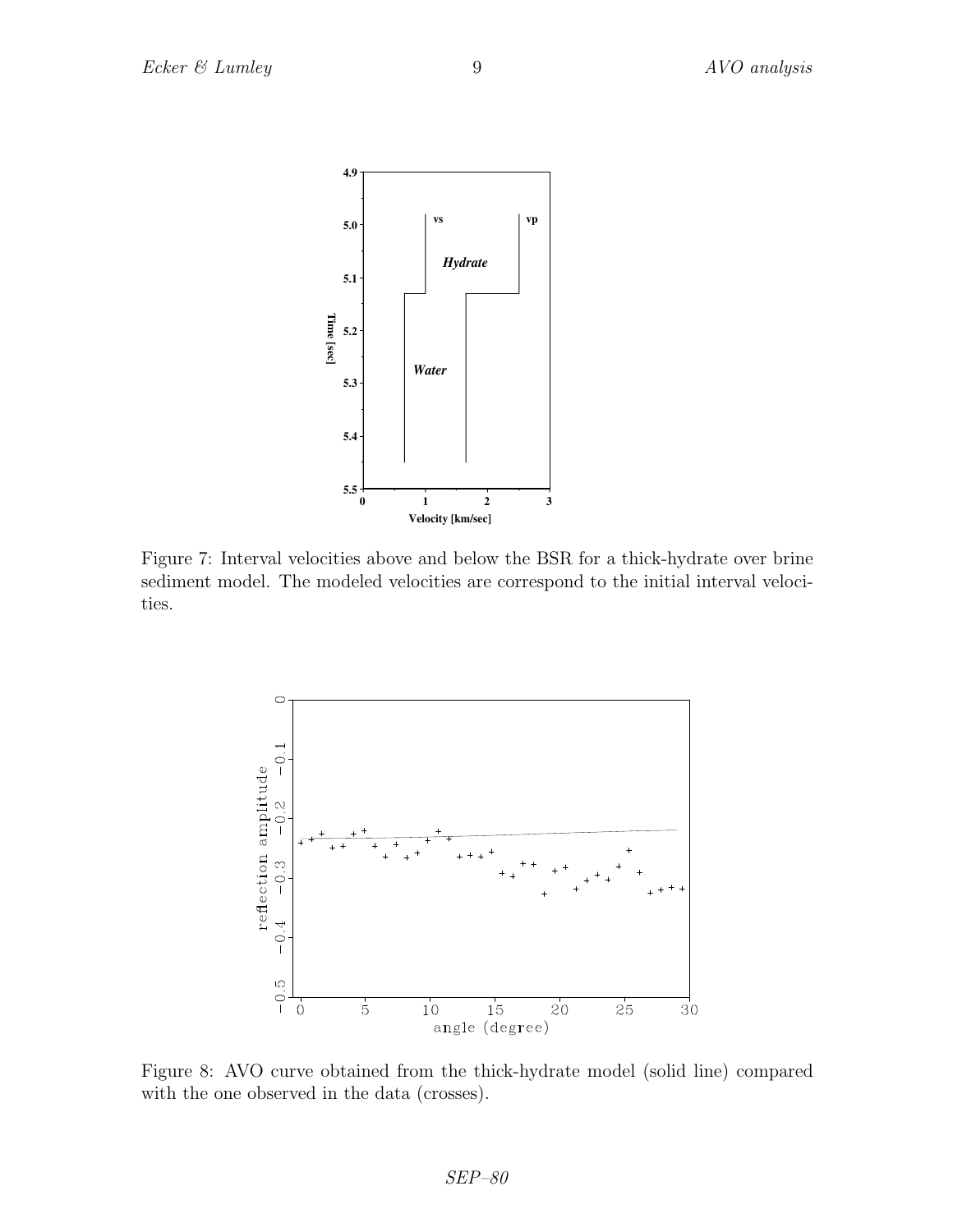

Figure 9: Interval velocities for hydrate-bearing sediments overlaying gas-saturated sediments. The dotted lines represent the initial velocities. The arrows indicate where the modeled velocities had to be increased or decreased to match the seismic data.



Figure 10: Synthetic AVO curve of hydrates overlaying sediments saturated with free gas (solid line) compared with an observed one (crosses).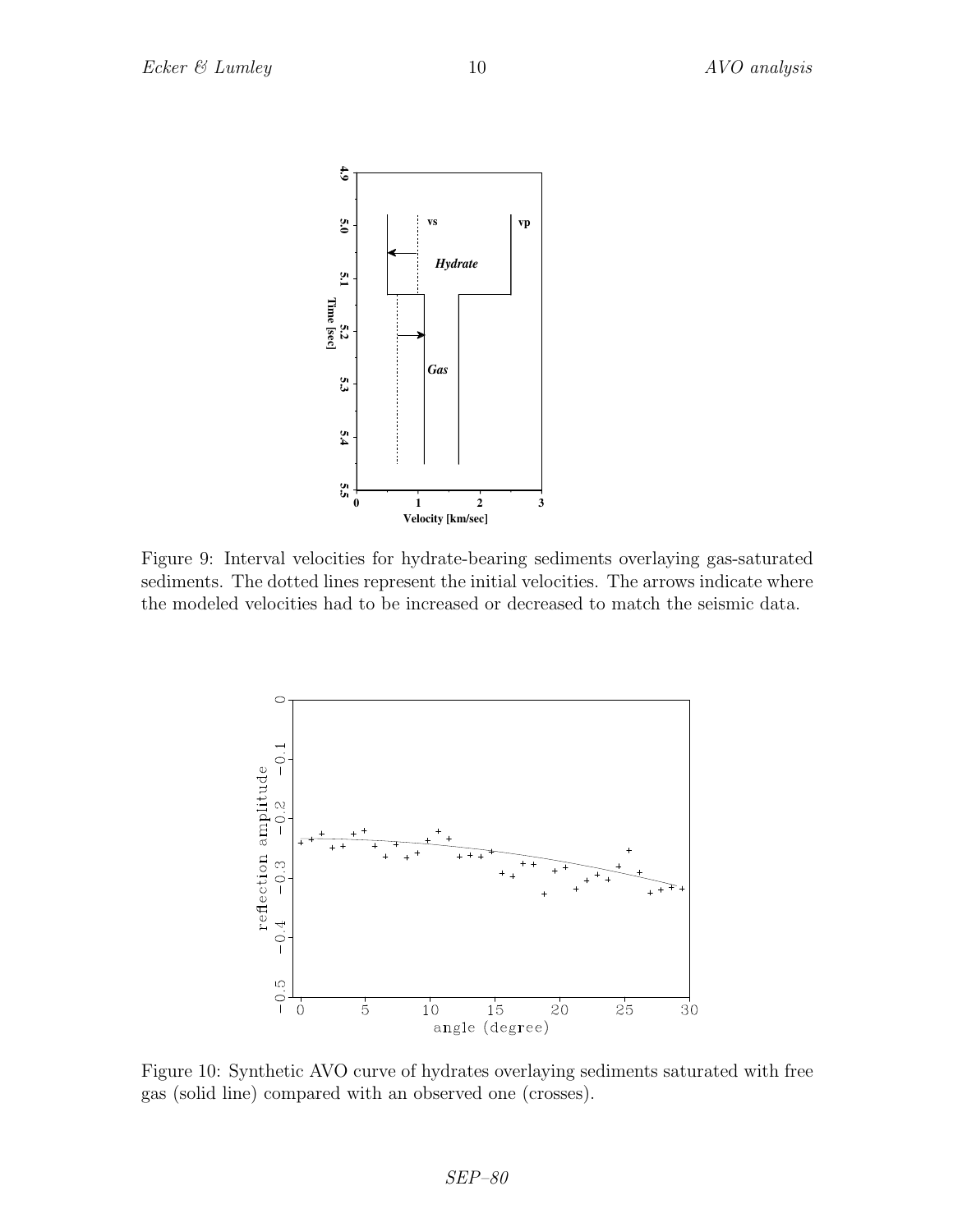The final velocity model for the entire section is shown in Figure 11. The deviation from the initial interval velocities is indicated by the dotted line. While the initial Pwave interval velocities corresponded to the modeled velocities in the hydrate and gas sediments, the S-wave velocities had to be modified with regard to apparently different shear properties in the hydrates and the gas compared to the brine sediments.

Based on the modeled increase of the S-wave velocity at the bottom of the of the hydrate stability zone, a large positive S-impedance contrast can be predicted for the seismic data. On the other hand, a negative P-impedance contrast can be expected at the BSR due to the decrease in P-wave velocity at the transition from hydrate to gas. In order to determine the actual effect, we performed a prestack migration impedance inversion of the seismic data.



Figure 11: Final modeled interval velocity model. The dotted line indicates where the initial model differs from the final model. The arrows describe the direction the velocity had to be changed in order to fit the seismic data.

## IMPEDANCE ESTIMATION

The P- and S-impedance contrasts at each subsurface position were estimated by applying a least-squares elastic parameter inversion method (Lumley and Beydoun, 1991; Lumley, 1993) to the CMP gathers. This technique fits the prestack migrated AVO gathers at each pseudo-depth and surface position to the theoretical P- and S-impedance curves which are based on linearized Zoeppritz equations. The leastsquares impedance inversion results of the preprocessed CMP gathers are shown in Figures 12 and 13.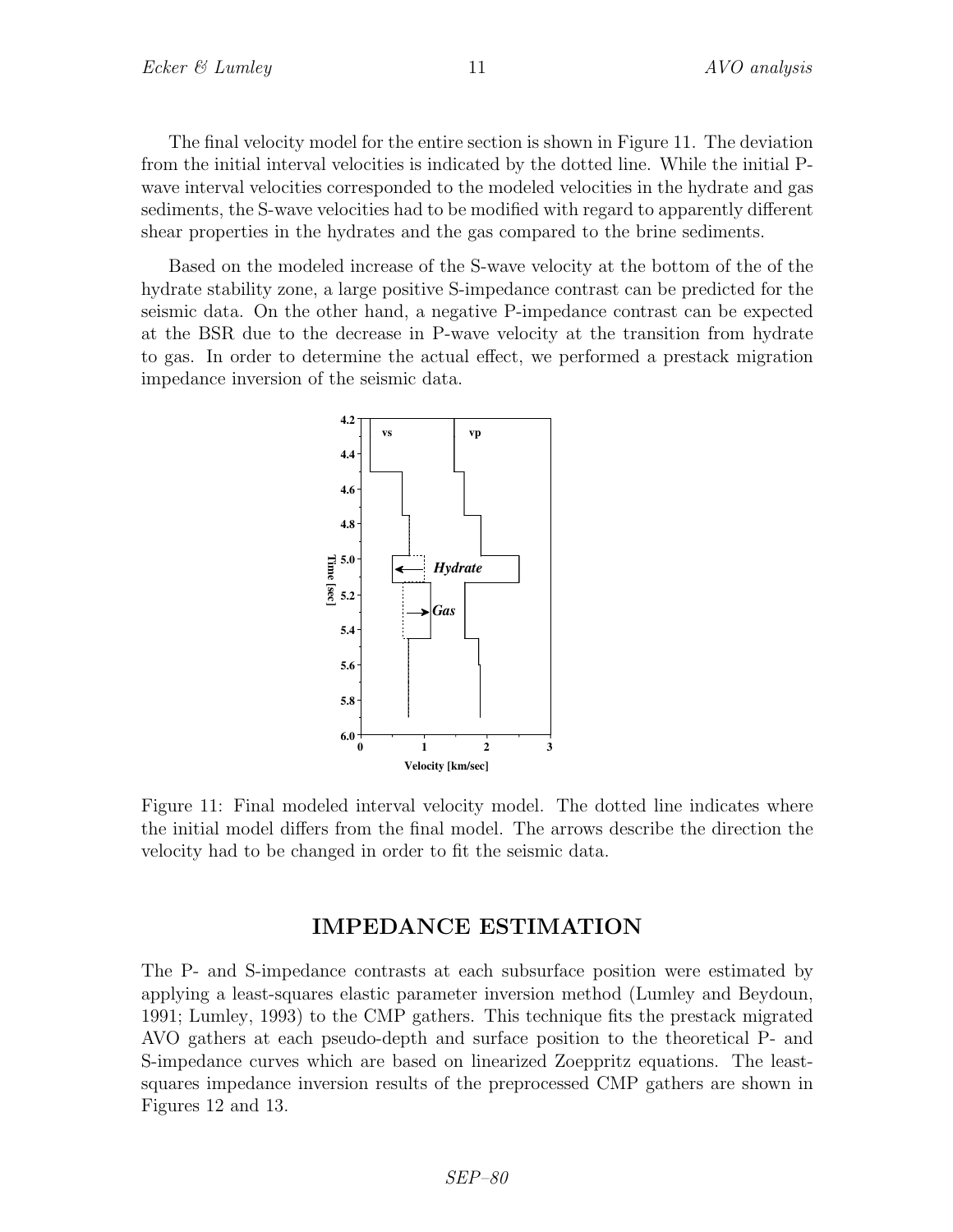

Figure 12: P-impedance contrast section.



Figure 13: S-impedance contrast section.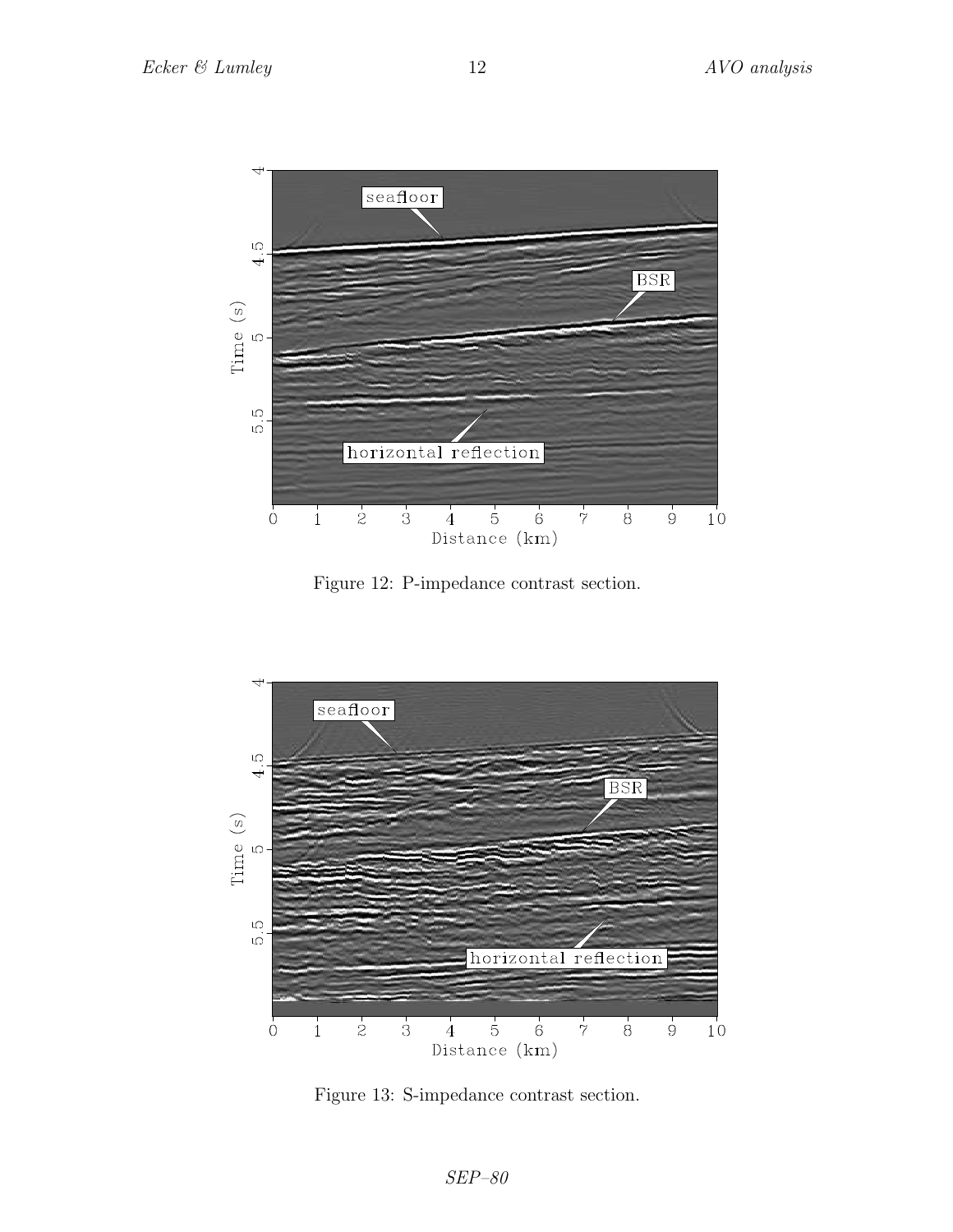The P-impedance contrast section shows clearly that the seafloor reflection and the BSR have P-impedance contrasts of opposite polarity and approximately the same magnitude. In a small section above the BSR there is a "quiet" zone where no diffractions or reflections are visible, which can possibly be explained by the presence of disseminated methane hydrate. The S-impedance section is dominated by a very strong impedance contrast at the BSR. Although the seafloor has a much weaker impedance contrast, it is evident that both have the same polarity. Below the BSR, a horizontal reflector gives a strong P-impedance contrast of the same polarity as the seafloor, indicating an increase in P-wave velocity at the reflector, but weak Simpedance. This may be indicative of the base of the gas zone.

Assuming a seafloor reflection of 0.2 and assuming the P- and S-impedance contrasts at the seafloor, it is possible to estimate the relative impedance contrasts of the BSR by determining the average amplitude changes between seafloor and BSR. This results in a P-impedance contrast of −0.4 at the BSR which has the same magnitude but opposite polarity to the seafloor. The S-impedance contrast is very strong and amounts to approximately 0.8 to 1.2, which is two to three times as much as the seafloor impedance contrast of the same polarity. This anomalous S-impedance behavior is even more pronounced by making a simple P∗S anomaly map shown in Figure 14. Normal impedance structure is plotted dark grey, while anomalous impedance structure is indicated by white. The high magnitude contrast has the effect of visually diminishing the S-impedance contrast of the seafloor (Figure 13) compared with the P-impedance contrast (figure 12) at the seafloor, which are actually the same magnitude.



Figure 14: P∗S impedance contrast.

The negative P-impedance contrast and the large positive S-impedance contrast at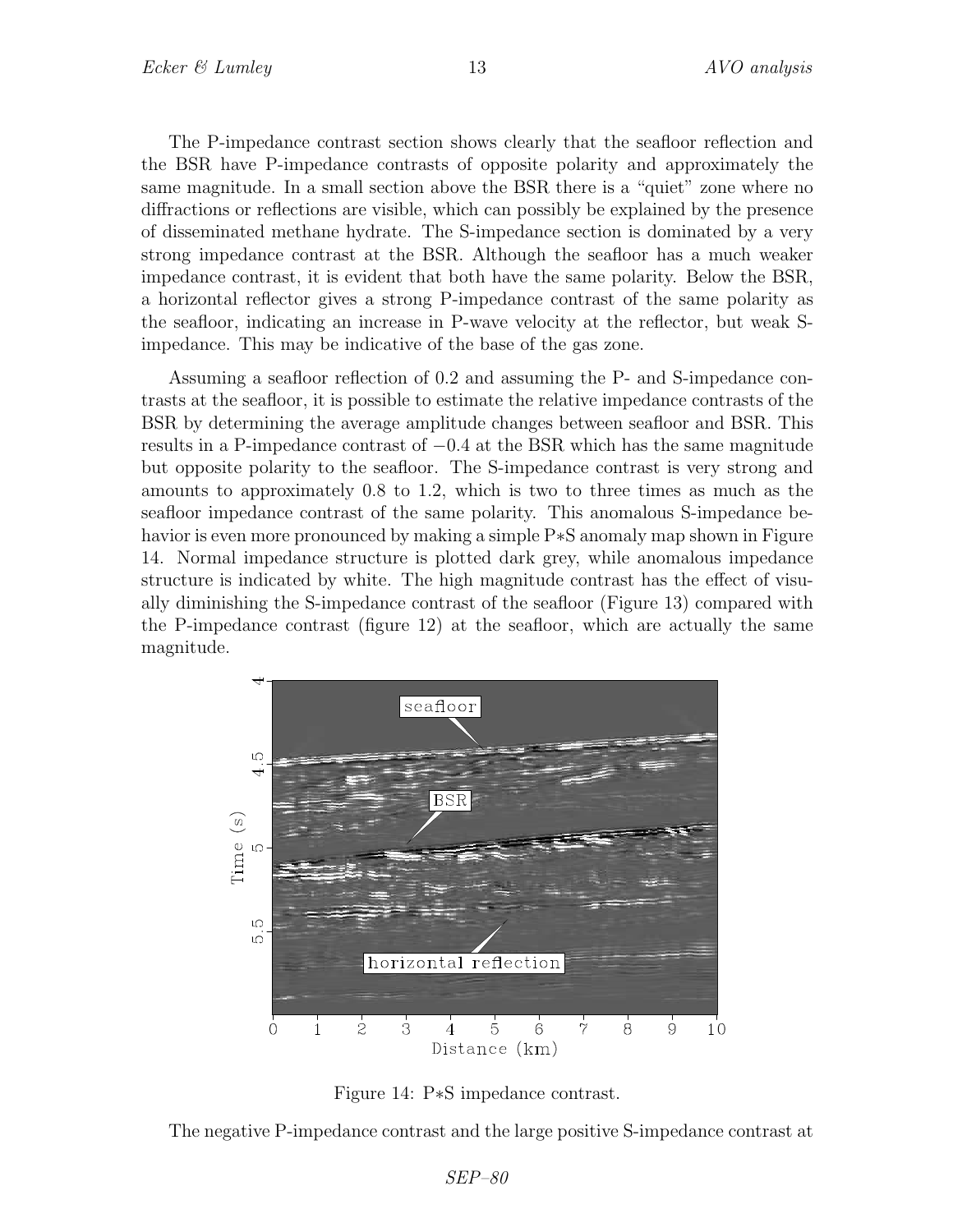the BSR are in good agreement with the prediction based on the Zoeppritz modeling. The strong positive S-impedance contrast clearly supports the modeled S-wave velocity behavior of anomalously low S-velocity in the hydrates and considerably increased S-velocity in the underlain gas sediments. Based on the synthetic modeling and the impedance inversion results, the geology was interpreted as seen in Figure 15. In this interpretation, the hydrate-bearing sediments are assumed to overlay sediments in which free gas is trapped. The flat reflector below the BSR might correspond to a gas-water contact at the base of the free gas zone based on the impedance contrasts obtained for this reflector.



Figure 15: Interpretation of the methane hydrate seismic data from the Blake Outer Ridge.

## CONCLUSIONS

A detailed AVO analysis was performed on data from the Blake Outer Ridge to evaluate the origin of the bottom simulating reflector. Reflectivity clearly discriminates the effects of different models and shows that the observed BSR best fits a model of sediments containing substantial amounts of hydrate overlaying sediments containing free gas. This modeling result was supported by a prestack impedance inversion of the seismic data. A transition from hydrate to brine sediments is not consistent with the AVO amplitude responses and the impedance contrasts.

Based on the synthetic modeling, the thickness of the hydrate layer was determined to be approximately 190 meters. It is characterized by a P-wave velocity of around 2.5 km/s and an anomalously low S-wave velocity of 0.5 km/s. The thickness of the gas layer was calculated to be approximately 250 meters. It has a P-wave velocity of 1.6 km/s and an S-wave velocity of 1.1 km/s, yielding a Poisson's ratio of 0.1 which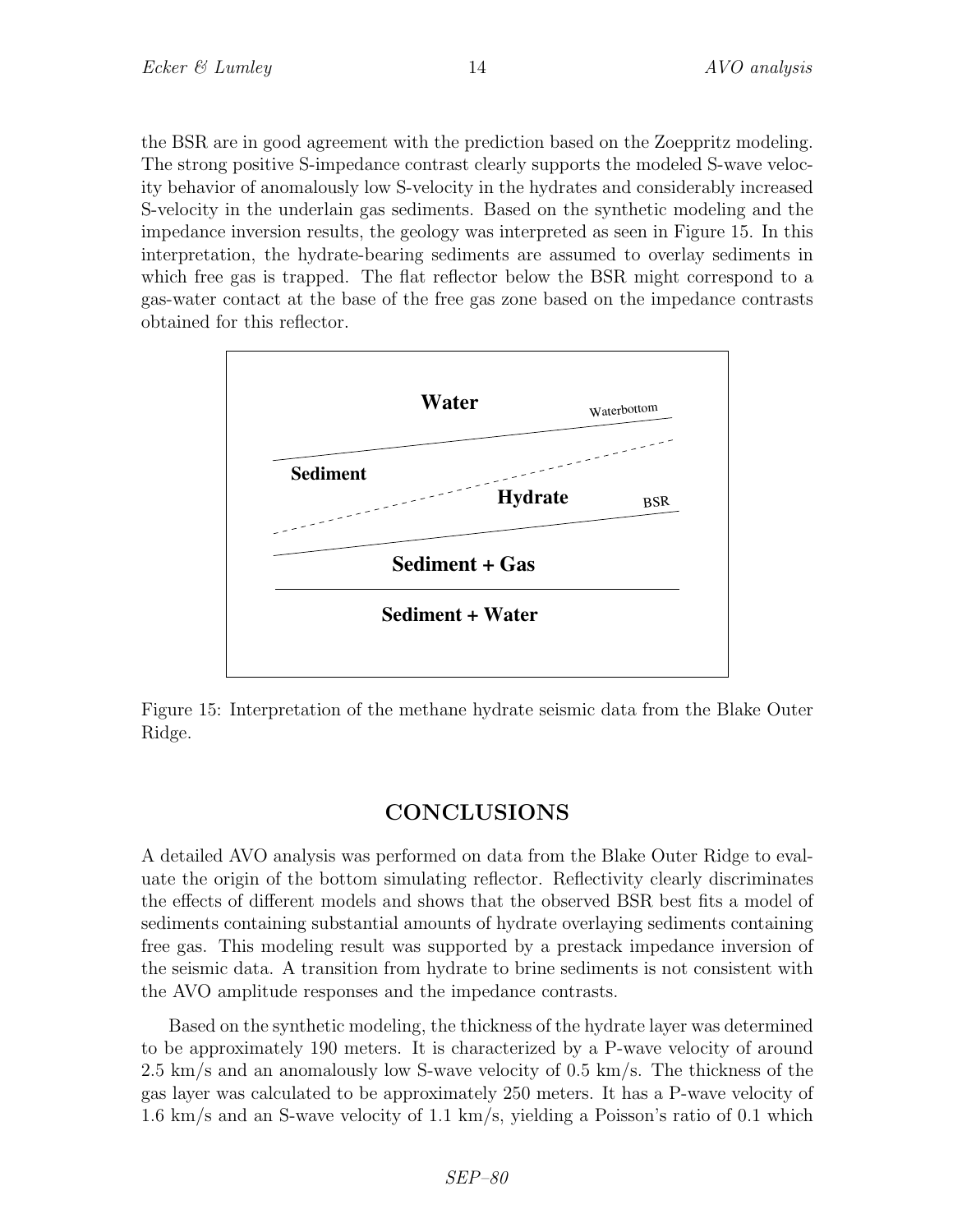is reasonable for gas. The considerable thickness of the gas layer might suggest the possibility of it being a source rock for the overlaying methane hydrate.

It has to be considered, however, that the synthetic modeling excluded possible tuning effects and thus might represent a simplification of the actual conditions. Nevertheless, the velocity behavior predicted by the model was reinforced by the prestack impedance inversion, thus indicating that a transition from high P-wave velocity and anomalously low S-wave velocity in the hydrate to low P-wave velocity and high S-wave velocity in the gas sediments is required. A detailed investigation of this unusual behavior is performed by Ecker (1994).

## ACKNOWLEDGMENTS

We thank the sponsors of the Stanford Exploration Project and Professor Jon Claerbout for supporting this research. We also thank Keith Kvenvolden, Bill Dillon and Myung Lee of the USGS for providing us with a copy of the Blake Outer Ridge seismic data used in this study.

#### REFERENCES

- Ecker, C., 1994, Methane hydrate rock physics models for the Blake Outer Ridge, in SEP-80: Stanford Exploration Project, 293–310.
- Ecker, C., and D. Lumley, 1993a, AVO analysis of methane hydrate seismic data, in SEP-79: Stanford Exploration Project, 161–176.
- Ecker, C., and D. E. Lumley, 1993b, AVO analysis of methane hydrate seismic data: EOS, Transactions, American Geophysical Union, 74, 370.
- Hyndman, R., and E. Davis, 1992, A mechanism for the formation of methane hydrate and seafloor bottom simulating reflectors by vertical fluid expulsion: J. Geophys. Res., 97, 7025–7041.
- Hyndman, R., and G. Spence, 1992, A seismic study of methane hydrate marine bottom simulating reflectors: J. Geophys. Res., 97, 6683–6698.
- Kvenvolden, K., 1993, Gas hydrates geological perspective and global change: Reviews of Geophysics, 31, 173–187.
- Kvenvolden, K. A., and L. A. Barnard, 1983a, Hydrates of natural gas in continental margins: Am. Assoc. Pet. Geol. Mem., 34, 631–640.
- Lumley, D., and W. Beydoun, 1991, Elastic parameter estimation by Kirchhoff prestack depth migration inversion, in SEP-70: Stanford Exploration Project, 165– 192.
- Lumley, D. E., 1993, Kirchhoff prestack impedance inversion: A gas reservoir pilot study, in SEP-77: Stanford Exploration Project, 211–230.
- Miller, J. J., M. W. Lee, and R. vonHuene, 1991, An analysis of a seismic reflection from the base of a gas hydrate zone , offshore Peru: Am. Assoc. Pet. Geol. Bull., 75, 910–924.